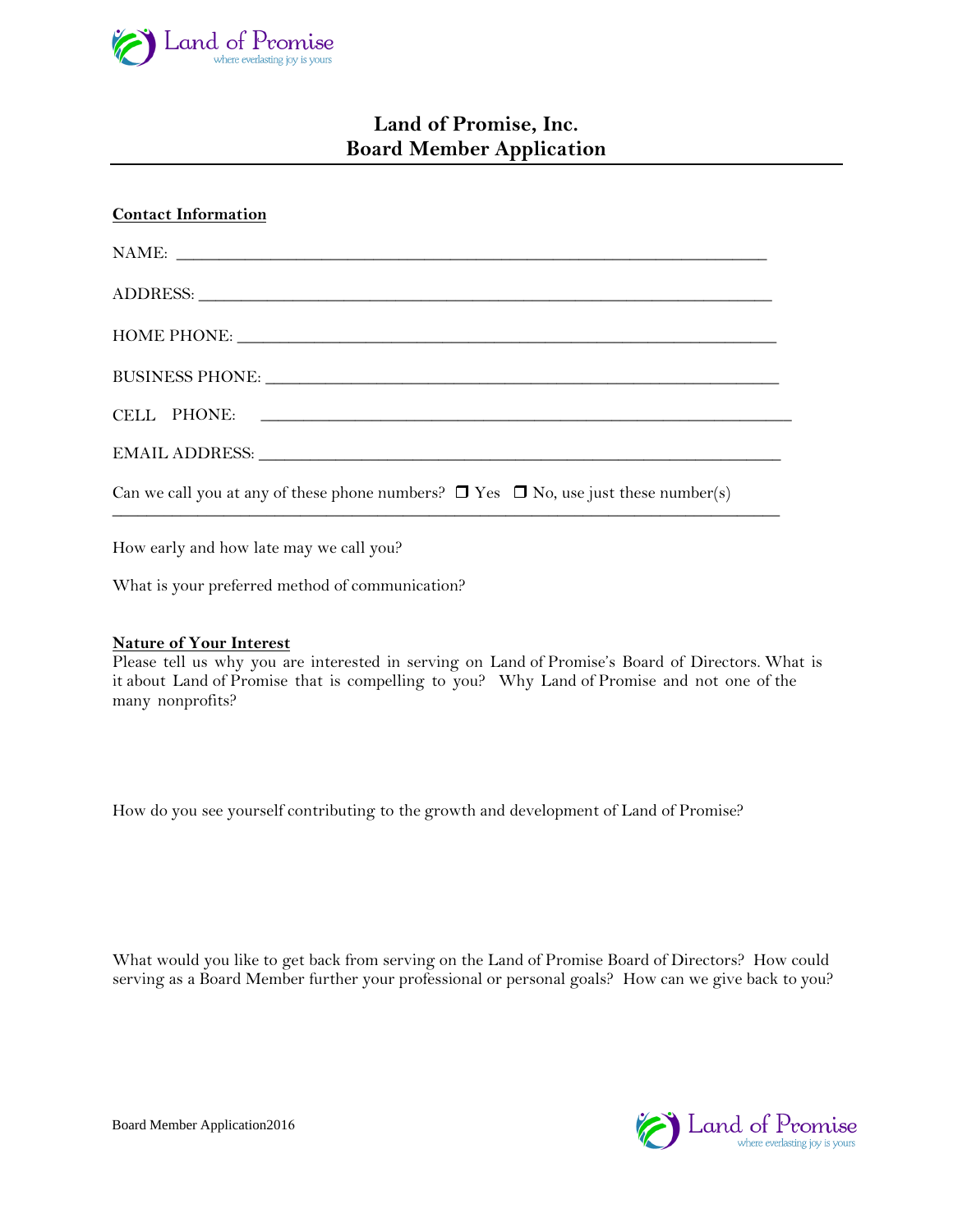

The support and partnership of a committed Board is essential to the health and sustainability of any nonprofit organization. From our experience, Land of Promise's Board of Directors spends an average of 8 to 12 hours per month on Board work in support of sustaining and growing the organization. At times, circumstances might create the need for greater support from the board. Is this a time commitment you would feel comfortable making? Are there any commitments in your professional or personal life that might make it difficult for you to fully participate on the Board?

Which areas of Board work are of most interest to you?



What type of contacts, if any, do you feel that you could make on behalf of Land of Promise? These may be contacts to pro bono services, potential donors, strategic collaborations, etc. You do not have to list specific names or organizations, just general categories of individuals (i.e. partners at law firms, other nonprofit executive directors, members of family foundation boards, politicians).

Land of Promise's Board of Directors has a Give Policy of a minimum of \$500.00. Each member has a commitment to a group fundraising project in FY2017. Is this a commitment you feel comfortable making?

 $\Box$  Yes  $\Box$  No  $\Box$  Not Sure, need more details